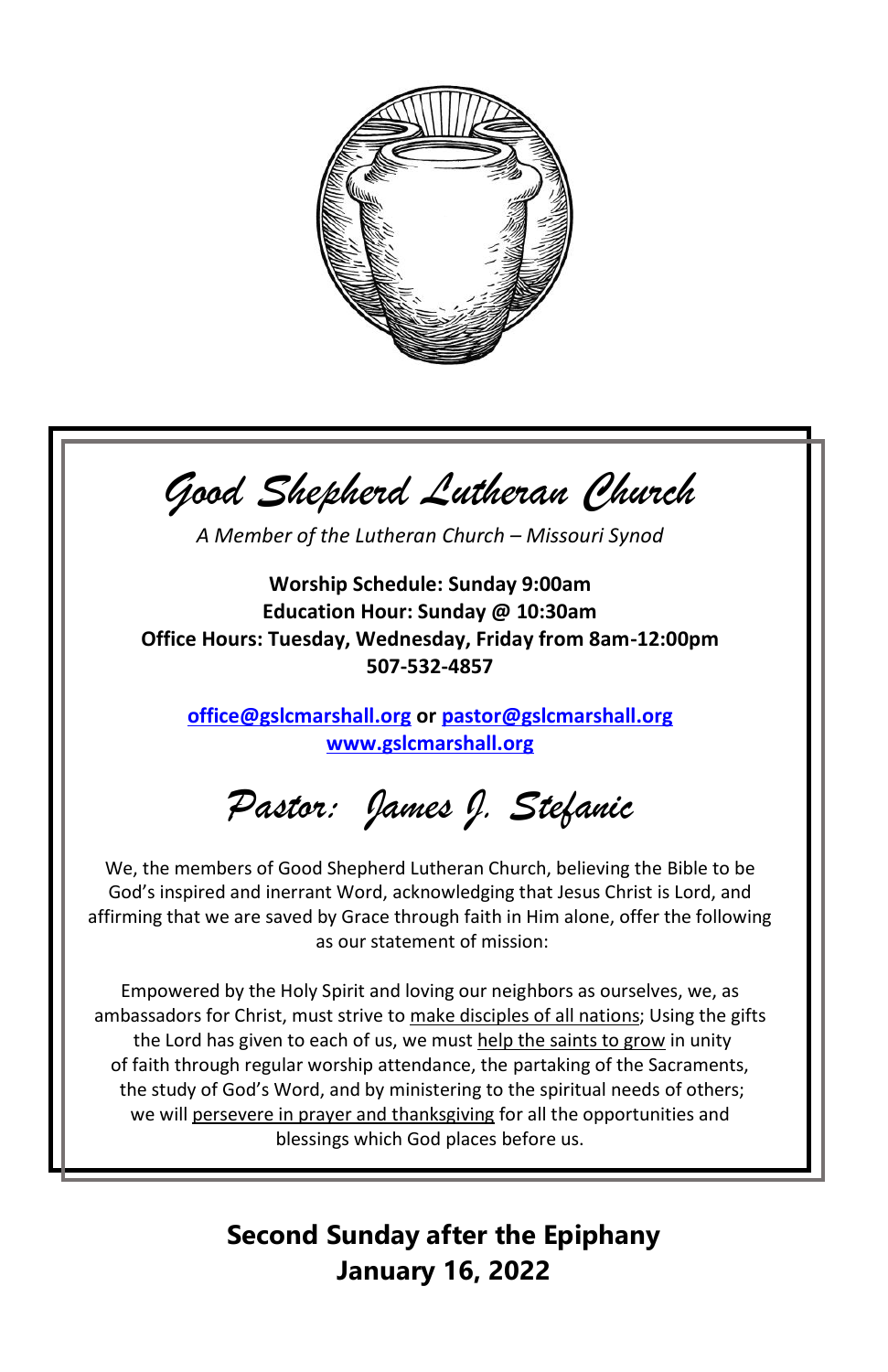Opening Song: "**How Great is Our God" GSLC 56**

## **Opening Versicles** (common)

- $\mathbb{L}$  This is the day which the Lord has made;
- C **let us rejoice and be glad in it.**
- $\mathbb{L}$  From the rising of the sun to its setting,
- C **the name of the Lord is to be praised.**
- $\Box$  Better is one day in Your courts than a thousand elsewhere;
- C **I would rather be a doorkeeper in the house of my God than dwell in the tents of the wicked.**
- L Make me to know Your ways, O Lord.
- C **Teach me Your paths.**
- $\boxed{\mathbf{L}}$  Sanctify us in Your truth.
- C **Your Word is truth.**
- **L** From the rising of the sun to its setting,
- C **the name of the Lord is to be praised.**
- C **Glory be to the Father and to the Son and to the Holy Spirit; as it was in the beginning, is now, and will be forever. Amen.**

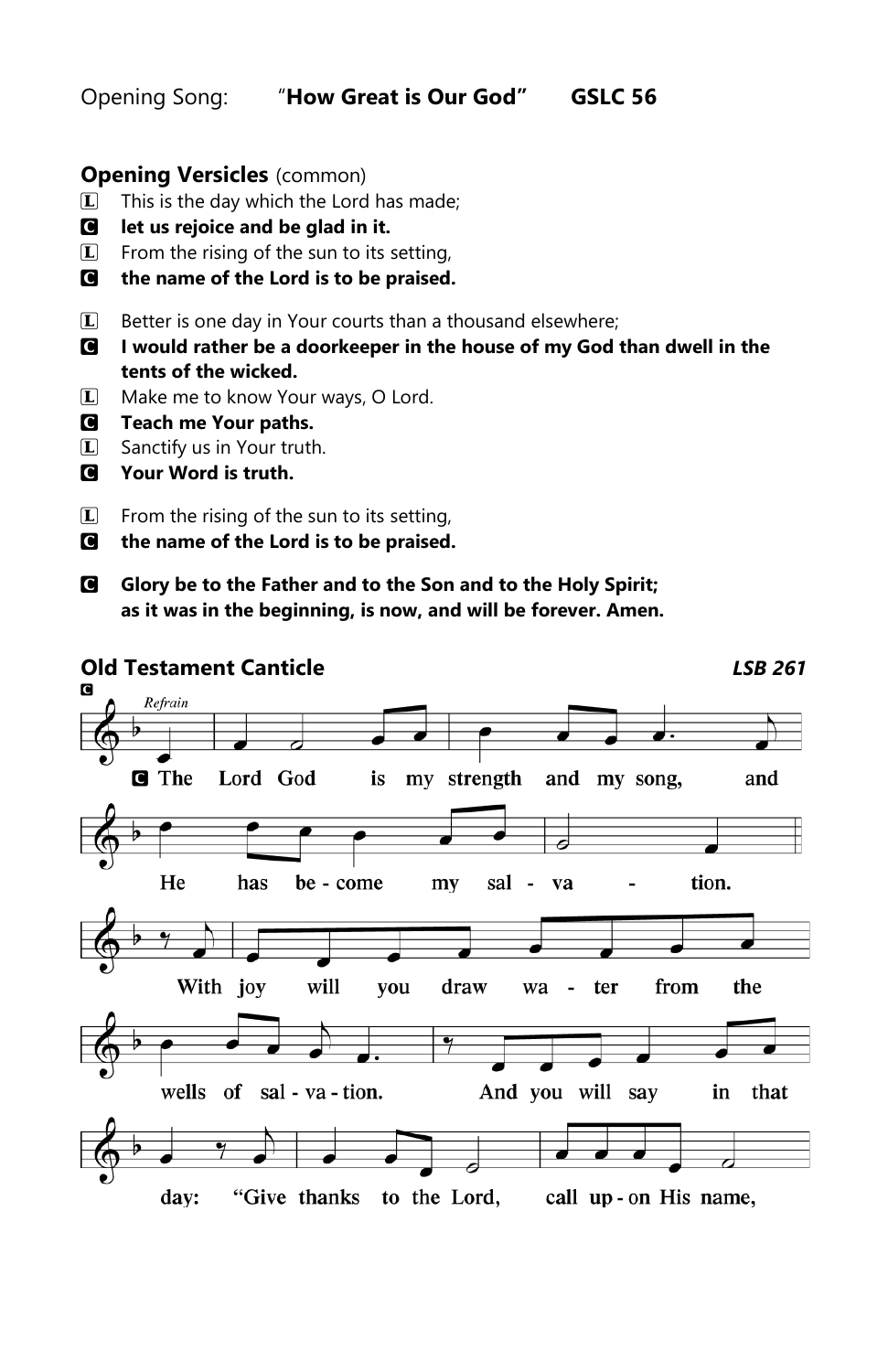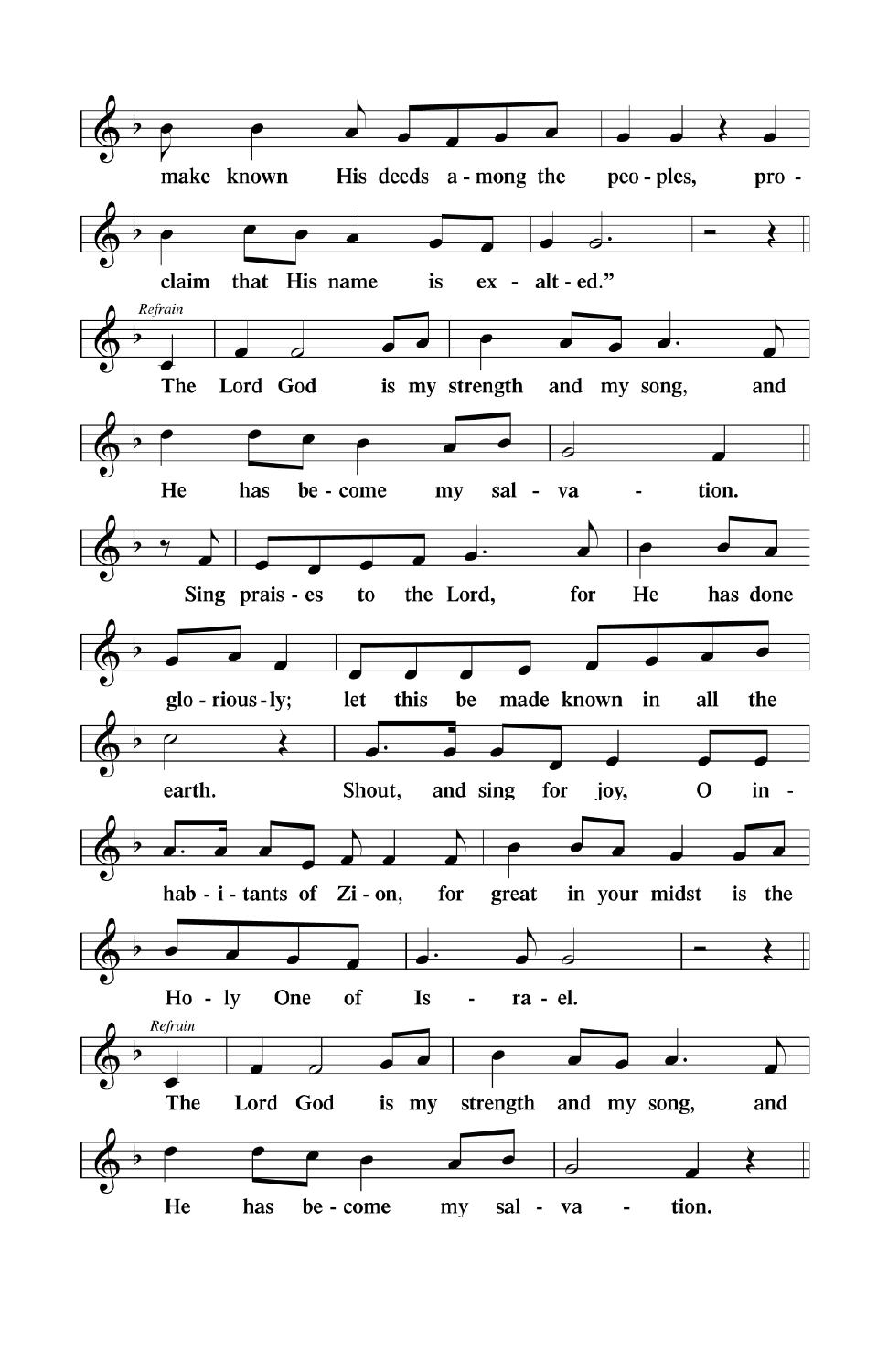

# **Children's Message**

# **Readings from Holy Scripture**

Old Testament: **Exodus 33:12-23** 

# **Psalm 67 (antiphon v.1)**

<sup>1</sup>May God be gracious to us and bless us and make his face to shine upon us, **2 that your way may be known on earth, your saving power among all nations.** <sup>3</sup> Let the peoples praise you, O God; let all the peoples praise you! **<sup>4</sup>Let the nations be glad and sing for joy, for you judge the peoples with equity and guide the nations upon earth.** <sup>5</sup> Let the peoples praise you, O God; let all the peoples praise you! **<sup>6</sup>The earth has yielded its increase;**

**God, our God, shall bless us.**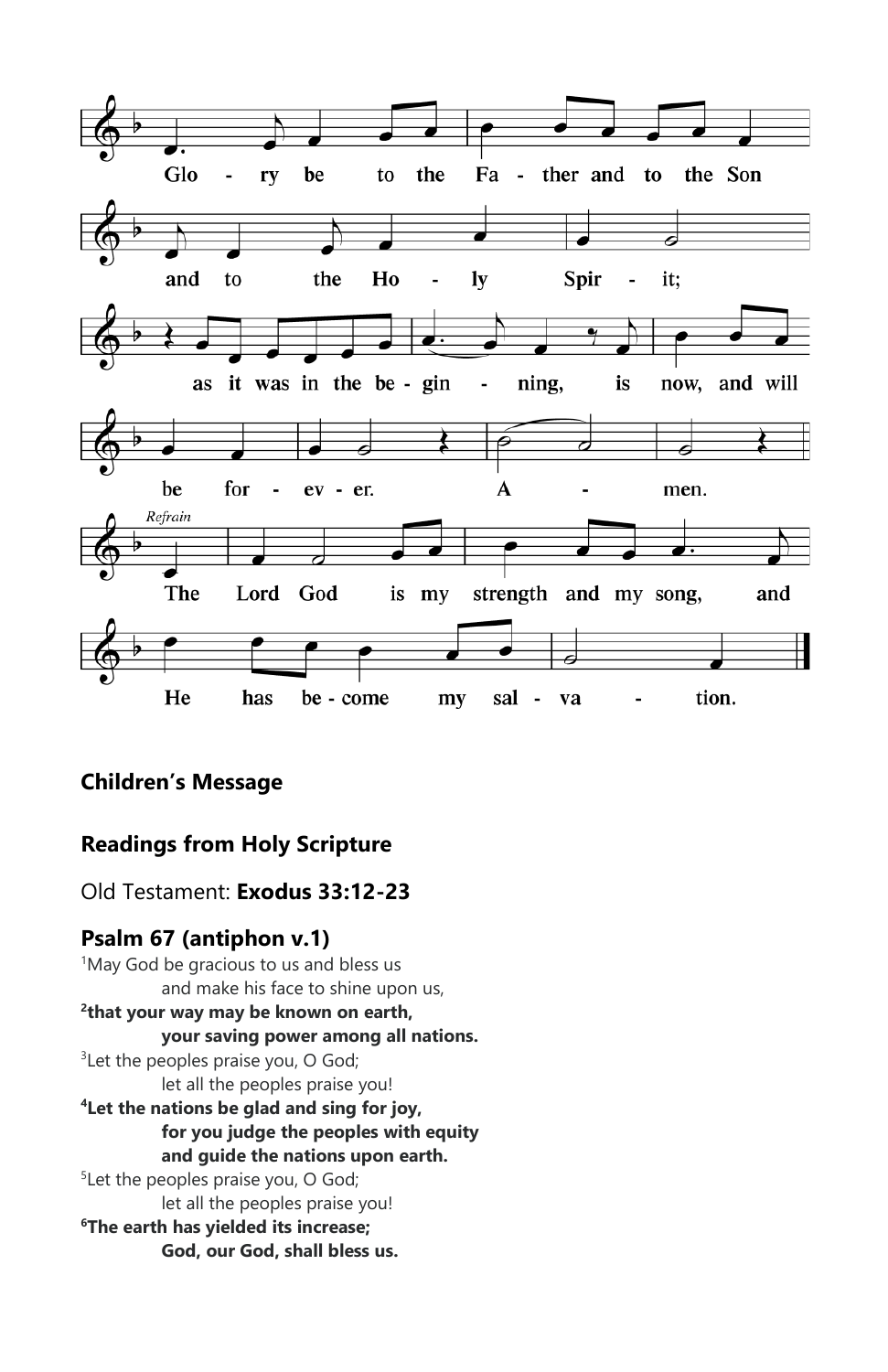<sup>7</sup>God shall bless us: let all the ends of the earth fear him! **Glory be to the Father and | to the Son\* and to the Holy | Spirit; as it was in the be- | ginning,\* is now, and will be forever. | Amen.**  <sup>1</sup>May God be gracious to us and bless us and make his face to shine upon us,

Epistle Reading: **Ephesians 5:22-33**

Holy Gospel: **John 2:1-11**

## **Responsory** (common)

- $\mathbb{L}$  Forever, O Lord, Your Word is firmly set in the heavens.
- C **Lord, I love the habitation of Your house and the place where Your glory dwells.**
- $\Box$  Blessed are those who hear the Word of God and keep it.
- C **Lord, I love the habitation of Your house and the place where Your glory dwells.**
- **L** Glory be to the Father and to the Son and to the Holy Spirit.
- C **Lord, I love the habitation of Your house and the place where Your glory dwells.**

## **Ten Commandments**

- C **You shall have no other gods.**
	- **You shall not misuse the name of the Lord your God.**
	- **Remember the Sabbath day by keeping it holy.**
	- **Honor your father and your mother.**

**You shall not murder.**

**You shall not commit adultery.**

**You shall not steal.**

**You shall not give false testimony against your neighbor.**

**You shall not covet your neighbor's house.**

**You shall not covet your neighbor's wife, or his manservant or maidservant, his ox or donkey, or anything that belongs to your neighbor.**

# **Apostles' Creed**

C **I believe in God, the Father Almighty, maker of heaven and earth. And in Jesus Christ, His only Son, our Lord, who was conceived by the Holy Spirit, born of the virgin Mary, suffered under Pontius Pilate, was crucified, died and was buried. He descended into hell. The third day He rose again from the dead. He ascended into heaven and sits at the right hand of God the Father Almighty.**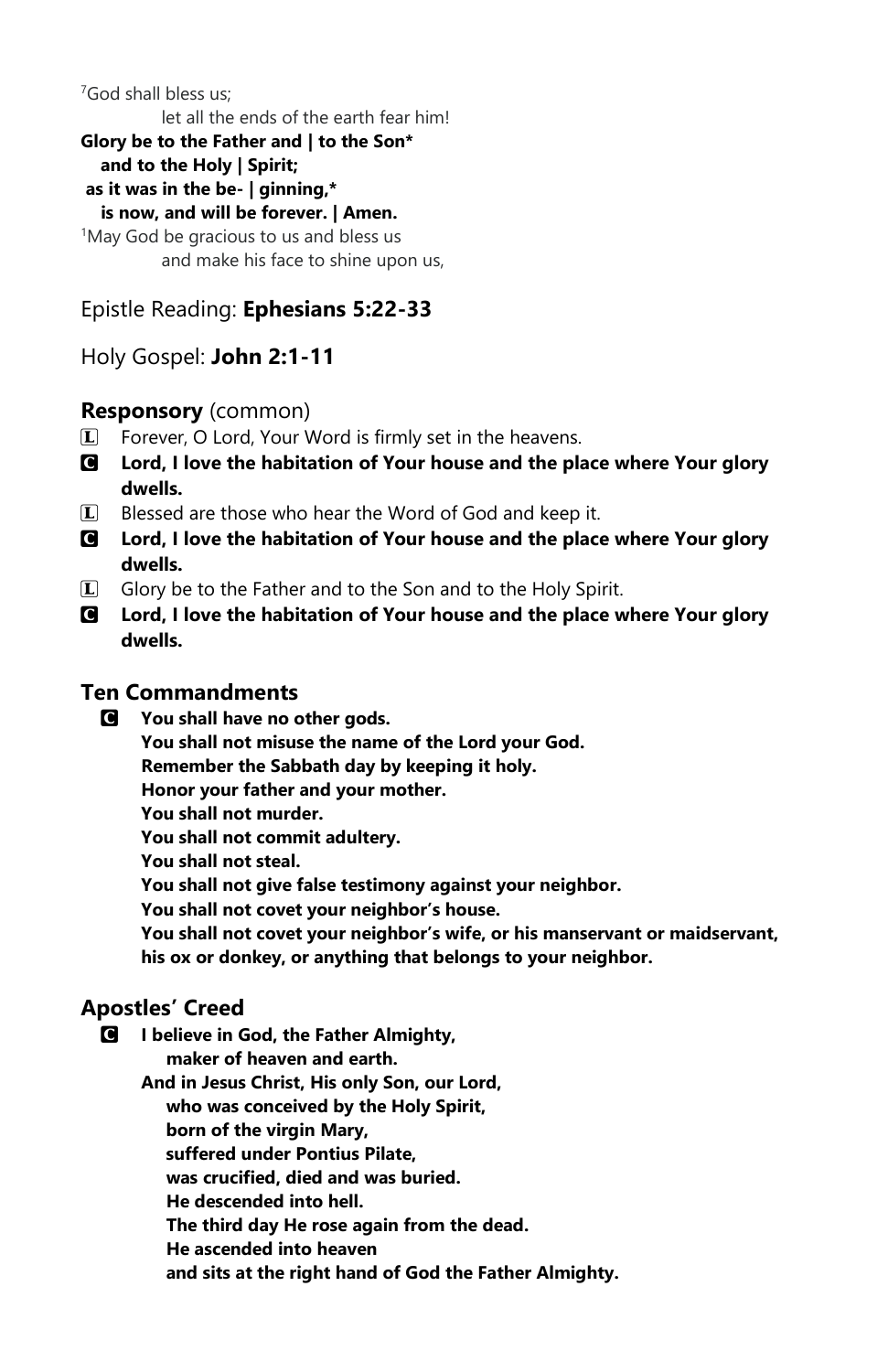**From thence He will come to judge the living and the dead. I believe in the Holy Spirit, the holy Christian Church, the communion of saints, the forgiveness of sins, the resurrection of the body, and the life** T **everlasting. Amen.**

### **Lord's Prayer**

C **Our Father who art in heaven, hallowed be Thy name, Thy kingdom come, Thy will be done on earth as it is in heaven; give us this day our daily bread; and forgive us our trespasses as we forgive those who trespass against us; and lead us not into temptation, but deliver us from evil. For Thine is the kingdom and the power and the glory forever and ever. Amen.**

### *The Sacrament of Holy Baptism*

## **As The Head Of The Family Should Teach It In A Simple Way To His Household**

### **Fourth**

*What does such baptizing with water indicate?*

It indicates that the Old Adam in us should by daily contrition and repentance be drowned and die with all sins and evil desires, and that a new man should daily emerge and arise to live before God in righteousness and purity forever. *Where is this written?*

St. Paul writes in Romans, chapter six: "we were therefore buried with Him through baptism into death in order that, just as Christ was raised from the dead through the glory of the Father, we too may live a new life." Romans 6:4

## **Sermon**

## **Sermon Hymn**: **"The Only Son From Heaven" LSB 402**

## **Prayer** *LSB 265*

- L In peace let us pray to the Lord:
- C **Lord, have mercy.**
- L For the gift of divine peace and of pardon, with all our heart and with all our mind, let us pray to the Lord:
- C **Lord, have mercy.**
- L For the holy Christian Church, here and scattered throughout the world, and for the proclamation of the Gospel and the calling of all to faith, let us pray to the Lord:
- C **Lord, have mercy.**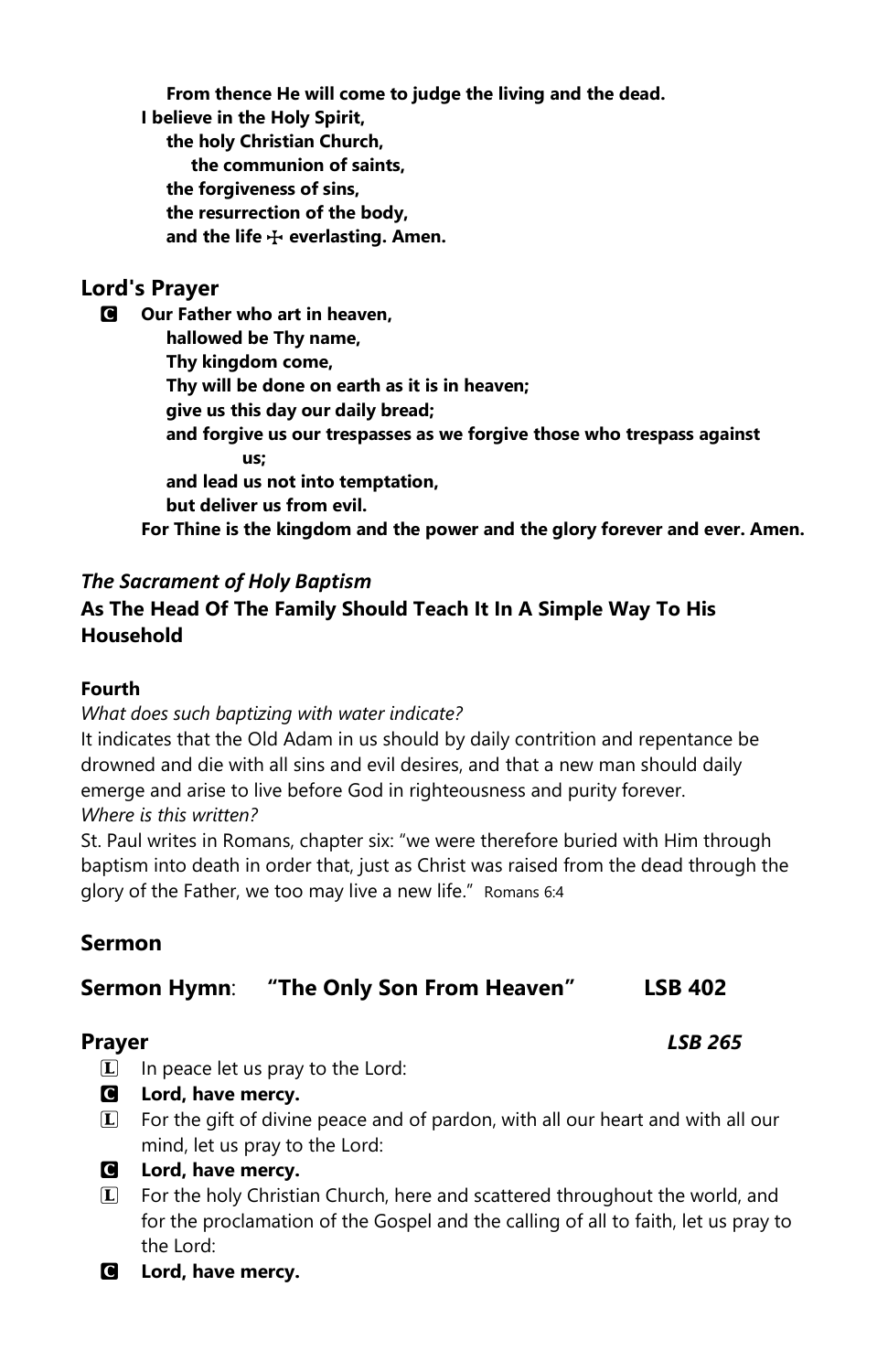- L For this nation, for our cities and communities, and for the common welfare of us all, let us pray to the Lord:
- C **Lord, have mercy.**
- $\Gamma$  For seasonable weather and for the fruitfulness of the earth, let us pray to the Lord:
- C **Lord, have mercy.**
- L For those who labor, for those whose work is difficult or dangerous, and for all who travel, let us pray to the Lord:

### C **Lord, have mercy.**

- $\Box$  For all those in need, for the hungry and homeless, for the widowed and orphaned, and for all those in prison, let us pray to the Lord:
- C **Lord, have mercy.**
- $\mathbb{L}$  For the sick and dying and for all those who care for them, let us pray to the Lord:
- C **Lord, have mercy.**
- L For . . . *[additional bids for prayer may be inserted here]* . . . let us pray to the Lord:
- C **Lord, have mercy.**
- $\Box$  Finally, for these and for all our needs of body and soul, let us pray to the Lord:
- C **Lord, have mercy. Christ, have mercy. Lord, have mercy.**

# **Collect of the Day**

L Almighty and everlasting God, who governs all things in heaven and on earth, mercifully hear the prayers of Your people and grant us Your peace through all our days; through Jesus Christ, Your Son, our Lord, who lives and reigns with You and the Holy Spirit, one God, now and forever.

C **Amen.**

# **Collect for the Word**

- L Blessed Lord, You have caused all Holy Scriptures to be written for our learning. Grant that we may so hear them, read, mark, learn, and take them to heart that, by the patience and comfort of Your holy Word, we may embrace and ever hold fast the blessed hope of everlasting life; through Jesus Christ, Your Son, our Lord, who lives and reigns with You and the Holy Spirit, one God, now and forever.
- C **Amen.**

# **Morning Prayer**

C **I thank You, my heavenly Father, through Jesus Christ, Your dear Son, that You have kept me this night from all harm and danger; and I pray that You would keep me this day also from sin and every evil, that all my doings and life may please You. For into Your hands I commend myself, my body and soul, and all things. Let Your holy angel be with me, that the evil foe may have no power over me. Amen.**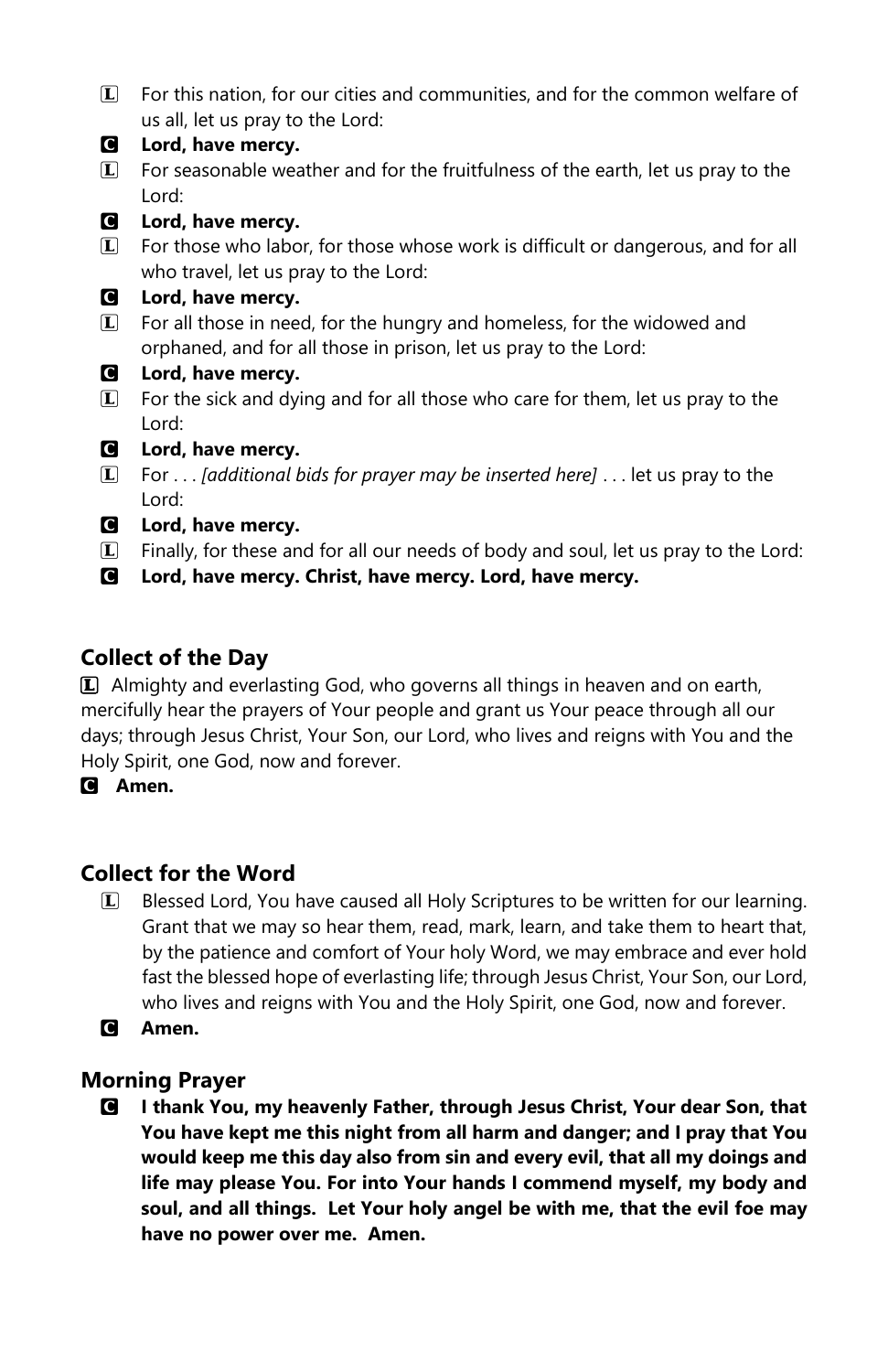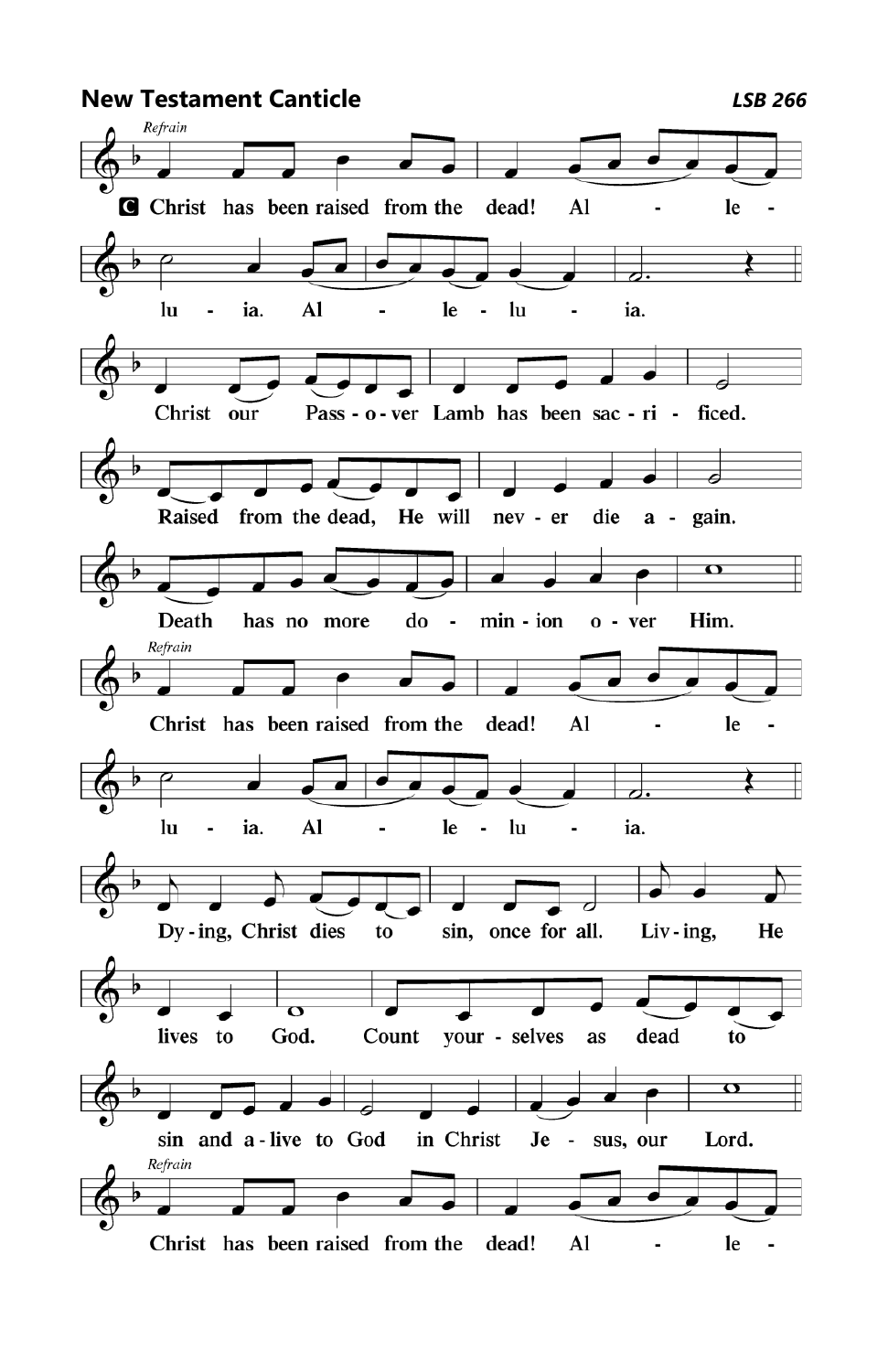

Acknowledgments

Service of Prayer and Preaching from Lutheran Service Book. Unless otherwise indicated, all scripture quotations are from *The Holy Bible, English Standard Version*, copyright © 2001 by Crossway Bibles, a division of Good News Publishers. Used by permission. All rights reserved. Created by Lutheran Service Builder © 2006 Concordia Publishing House.

*Pastor, whence is the word Vespers derived?*

It comes from the Latin *Vesper*, which means evening, eventide.

*What is the fundamental difference between Matins and Vespers?*

The former is a morning service for the beginning of the day; the latter is an evening service for the close of the day.

An Explanation of the Service Proper: The Office of the Word, The Service: Vespers – 240-241.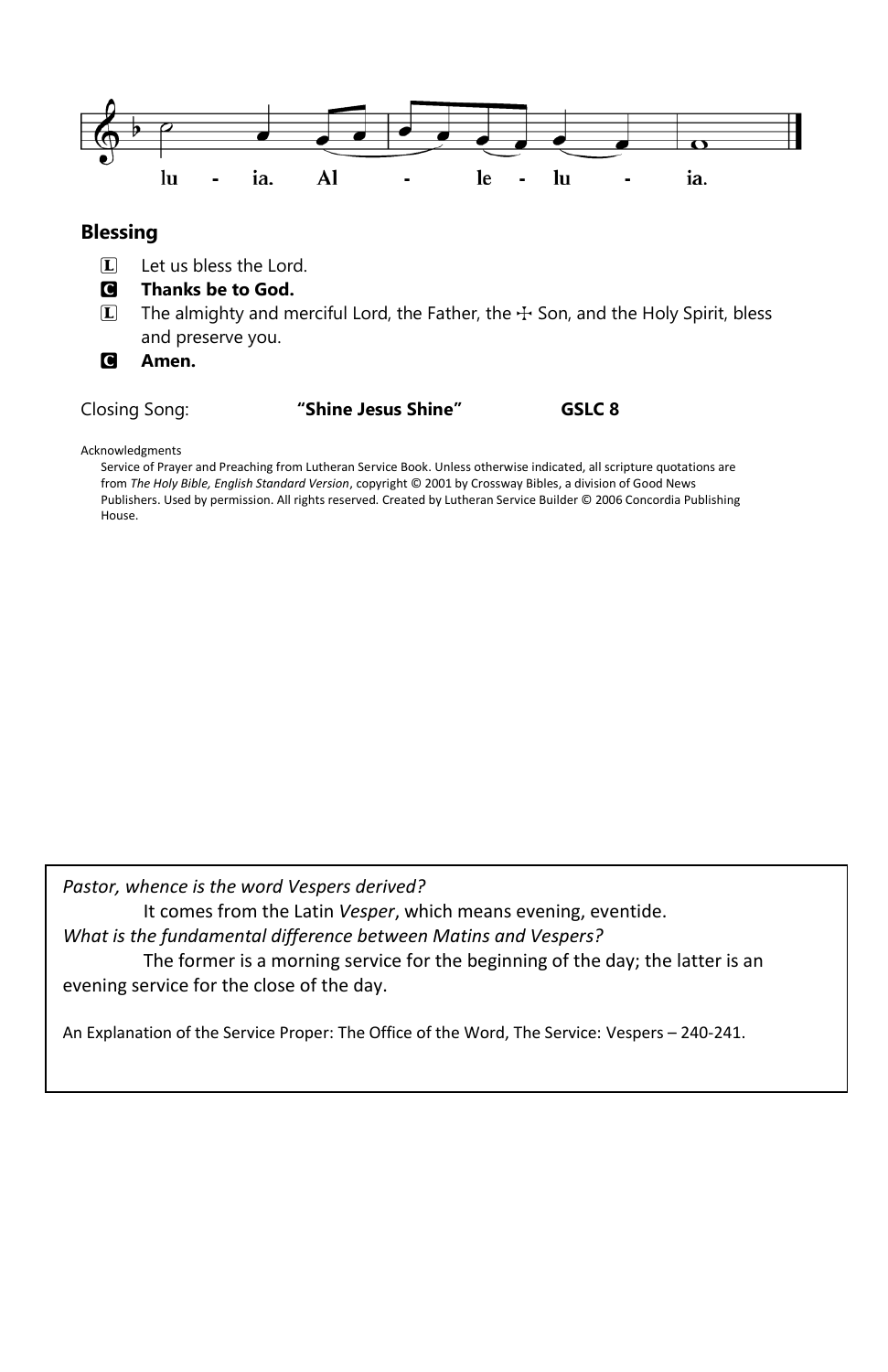## **Those serving the Lord today and next week January 23rd**

### **1/16**

**Music:** Praise Band **Elder:** John Gunter **Acolyte:** Grant Lingl **Ushers:** Kerry Kerr **Counters:** Peggy Peterson **Servers:** N/A

## **1/16**

**Music:** Beth Steuck **Elder:** Darwin Leek **Acolyte:** Alex Sturrock **Ushers:** Kerry Kerr & Tarin Bingham **Counters:** Randy Thordson **Servers:** N/A

**Attendance for Sunday, January 9, 2021** Sunday: 107 Communicants: 66

**This Week at Good Shepherd 1/16 – 1/23**

**Sunday** 9am – Service of Prayer and Preaching 15 Minutes After Service – Education Hour

> **Tuesday** 7pm – AA Meeting

**Wednesday** 7am – Men's Bible Study 5:30pm – Confirmation 5:30pm – Hand Chimes 5:45pm BOE

**Thursday** Pastor's Day Off/Church Office Closed

### **Friday**

**Saturday** 8:30am – Elders' Retreat @ Trinity, Slayton

**Sunday** 5:30pm – Divine Service III 15 Minutes After Service – Education Hour

Furthermore, we should be encouraged and drawn to pray because, in addition to this commandment and promise, God takes the initiative and puts into our mouths the very words and approach we are to use. In this way we see how deeply concerned he is about our needs, and we should never doubt that such prayer pleases him and will assuredly be heard. So this prayer is far superior to all others that we might devise ourselves. For in that case our conscience would always be in doubt, saying, "I have prayed, but who knows whether it pleases him or whether I have hit upon the right form and mode?" Thus there is no nobler prayer to be found on earth, for it has the powerful testimony that God loves to hear it. This we should not trade for all the riches in the world.

*The Book of Concord* – The Third Article, 38-39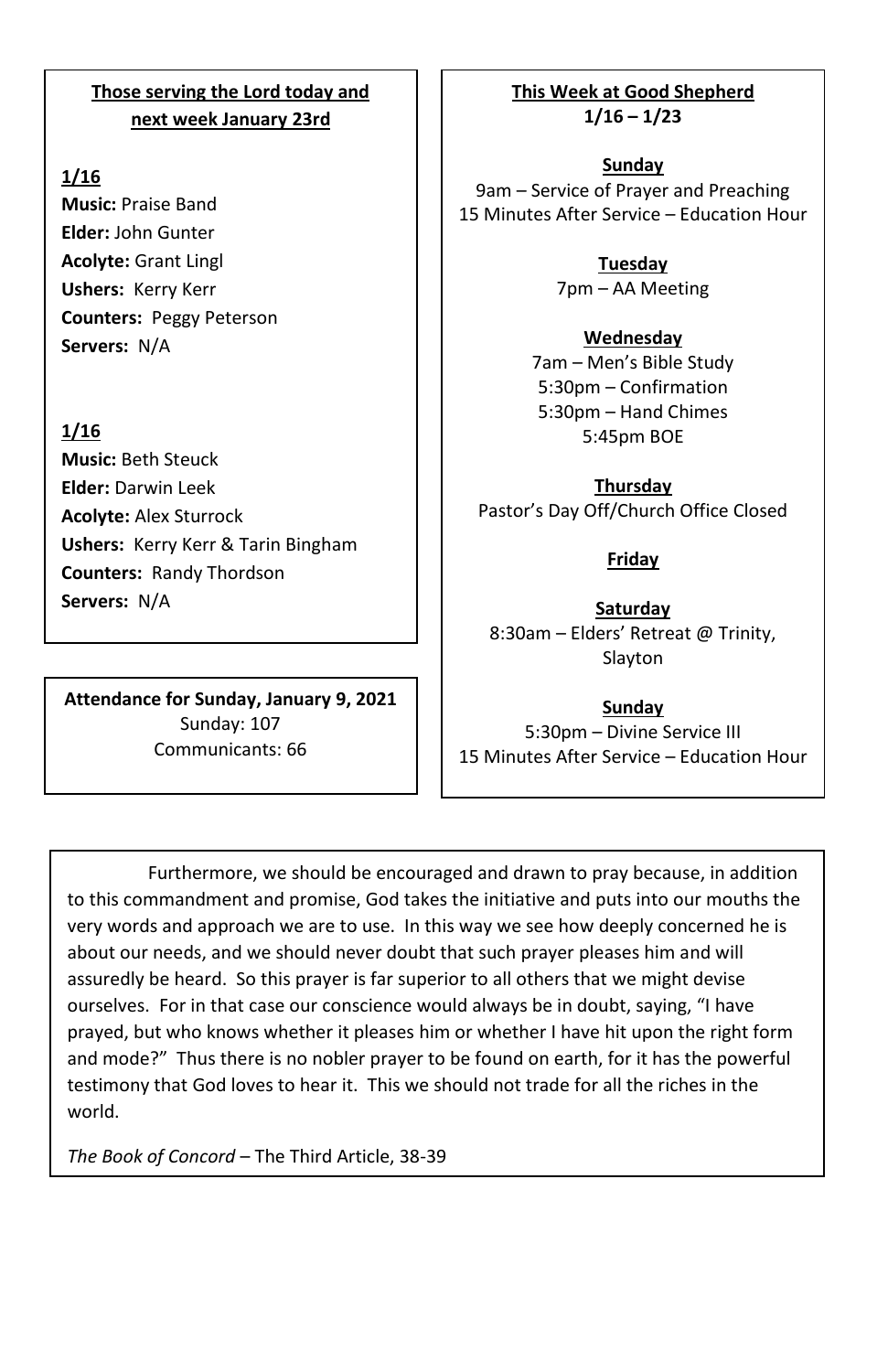## **The Congregation at Prayer**

**How to use this bulletin for daily prayer all week long.**

*Reading God's Word and offering up our prayers to God should be part of our daily routine. Below is an outline for a simple daily devotion. Also included is a portion of the Small Catechism for the week and the prayers of our parish.*

### Invocation: **In the name of the Father, and of the Son, and of the Holy Spirit. Amen.** Introit: **Bulletin Insert**

Learn by Heart Bible Verses: **Psalm 130:7-8; James 4:10** Catechism: **The Sacrament of Holy Baptism:** *What is Baptism*

Daily Readings:

Sunday: **Ezek. 38:1-23; Rom. 7:1-20** Monday: **Ezek. 39:1-10, 17-29; Rom. 7:21-8:17** Tuesday: **Ezek. 40:1-4; 43:1-12; Ezek. 40:5-42:20; 43:13-27** Wednesday: **Ezek. 44:1-17c 23-29; Rom. 9:1-18** Thursday: **Ezek. 47:1-14, 21-23; Rom. 9:19-33** Friday: **Joel 1:1-29; Rom. 10:1-21** Saturday: **Joel 2:1-17; Rom. 11:1-24**

Readings for next Sunday: **2 Kings 5:1-15a; Rom. 1:8-17 or Rom. 12:16-21; Matt. 8:1-13**

### IN OUR PRAYERS THIS WEEK:

- **Birthdays:** Lyndsey Slade 1/17; Peggy Peterson 1/18; Abigail Stefanic 1/21; Benjamin Berg 1/25
- **Sickness/Illness/Recovery:** Steve Hall, son-in-law of Anne Paradis; Anita Johnson, sister of Kathy Brockberg; Marge Meffert, sister of Bob Meffert; Carolyn Bayerkohler; Carol Nienkirk; Joanne Christoffer; Diane, Aunt of Lisa Haen; Jon Gullickson; Lorraine Gullickson; David Sturrock; Floyd Brecheisen, brother of Gay Brockberg; Shirlene Schwab; Ruth Timm; Jon Gerken; Bob Meffert; Jean Peirce; Esther Schrunk; Karen Geske; Hester, sister of David Sturrock; Tobias Haugen, grandson of Mavis Ochsendorf; Del Determan, friend of the Pratts; Larry Pratt; Joshua Grau, godson of Bob Meffert; Bonnie, mother of Lisa Haen
- **Family of:** Clark, father-in-law of Pastor Travis Berg; Luis Rubio, son-in-law of Dick and Barb Werner; Bob Turner, uncle of Jon Gerken

HYMN OF THE MONTH: **"To Jordan Came the Christ, our Lord" LBS #406**

COLLECT **(Bulletin Insert)**

NICENE CREED

LORD'S PRAYER

BLESSING: **The almighty and most merciful God, Father, Son, and Holy Spirit, bless and preserve us. Amen.**